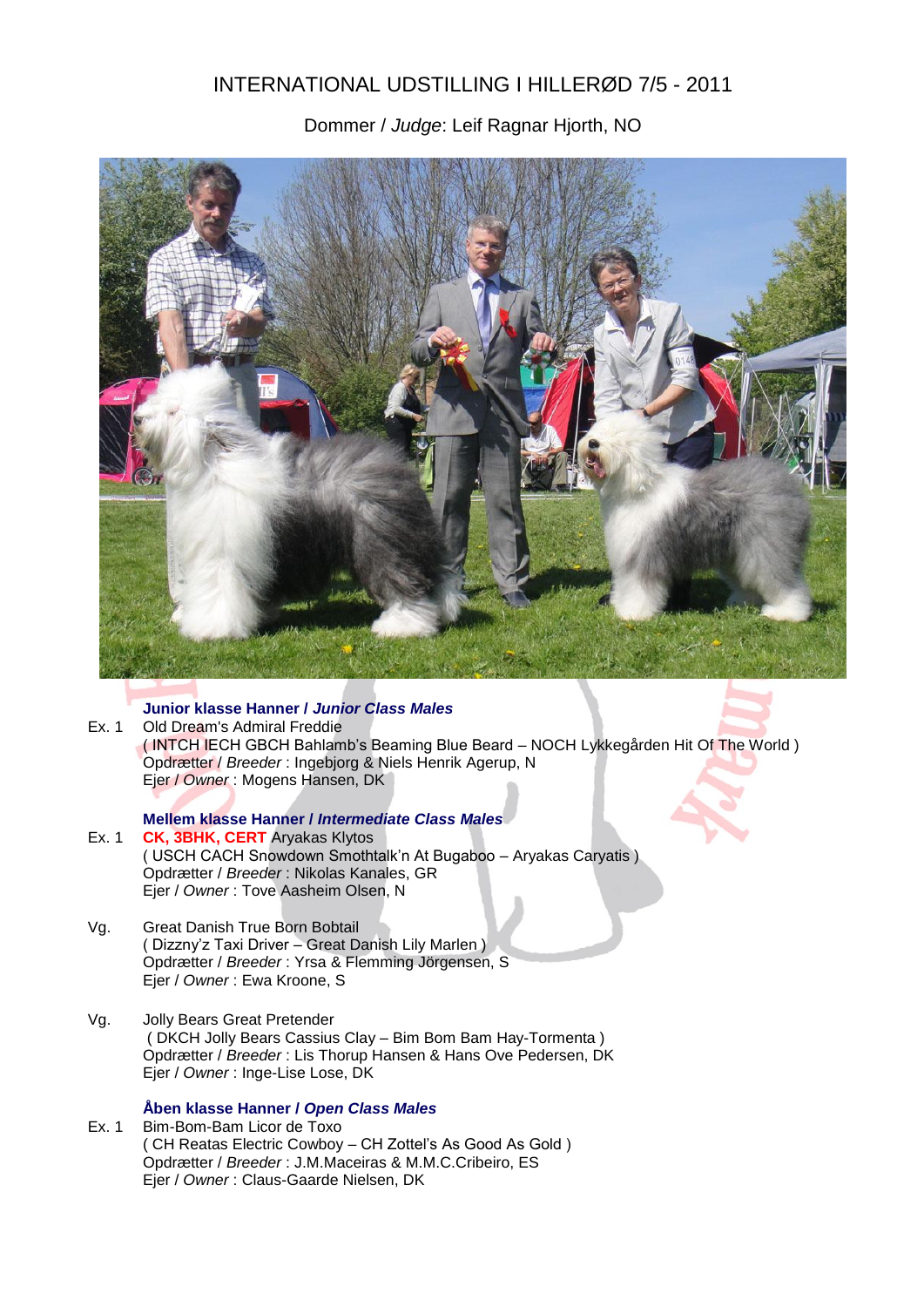**Champion klasse Hanner /** *Champion Class Males*

- Ex. 1 **CK, 1BHK, CACIB, BIR, 2BIG** L'ausanne Renaissance at Briargait ( AUCH Packardia Now Your Talk'n – L'ausanne Brigette Bardot ) Opdrætter / *Breeder* : Lynn Espie, AUS Ejer / *Owner* : Tove Aasheim Olsen, N
- Ex. 2 INTCH UVV06 DKCH SECH NOCH NORDCH Sound Solution Ground Control ( MULTICH Aryakas Cosmo Junior – DKCH NOCH Argovian Cinnamon Delight ) **CK, 2BHK, ResCACIB** Opdrætter / *Breeder* : Dortemarie & Torben Nielsen, DK Ejer / *Owner* : Dortemarie & Torben Nielsen, DK
- Ex. 3 INTCH SECH DKCH NOCH NORDCH KBHV07 Great Danish Louis ( SECH DKCH NORDCH INTCH Bugaboo Lord Of Gould – SECH Great Danish Gloria ) Opdrætter / *Breeder* : Yrsa Jörgensen, S Ejer / *Owner* : Anette Bernanderson, S

#### **Junior klasse Tæver /** *Junior Class Bitches*

- EX. 1 **CK, 3BTK** Grizzly Dream Blaze of Glory ( INTCH Checkpoint Charlies Quasi Qualified – DKCH Danish Delight Kiss Me Tiger ) Opdrætter / *Breeder* : Annette Englykke, DK Ejet af / *Owner* : Annette Englykke, DK
- EX. 2 Catch Attention Noble Geisha ( Dizzny'z Taxi Driver – Lykkegården Highlight 2005 ) Opdrætter / *Breeder* : Hanne Isaksen, S Ejer / *Owner* : Hanne Isaksen, S

## **Mellem klasse Tæver /** *Intermediate Class Bitches*

- EX. 1 **CK, 2BTK, ResCERT, ResCACIB** Great Danish True Fairy-Tail ( CH Dizzny's Taxi Driver – CH Great Danish Lily Marlen ) Opdrætter *Breeder* : Yrsa & Flemming Jørgensen, S Ejer / *Owner* : Yrsa Jørgensen & Herdis Thuesen, S
- EX. 2 Jolly Bear´s Golden Girl

( CH Jolly Bears Cassius Clay – Bim-Bom-Bam Hay Tormenta ) Opdrætter / *Breeder* : Lis Thorup Hansen & Hans Ove Pedersen, DK Ejer / *Owner* : Henry Høitbjerg, DK

## **Åben klasse Tæver /** *Open Class Bitches*

- EX. 1 **CK, 1BTK, CERT, CACIB, BIM** Danish Delight Nefertiti **Ny Dansk Champion !** ( DEVDHCH DKCH Shaggy Blue Bob's Here Is George – DKCH NOCH Danish Delight Good Vibration ) Opdrætter / *Breeder* : Birgitte Schjøth, DK Ejer / *Owner* : Britta Tofting, DK
- EX. 2 **CK, 4BTK** Great Danish Sunshine After Claud (INTCH SECH DKCH NOCH NORDCH Great Danish Louis – Great Danish Nora ) Opdrætter / *Breeder* : Yrsa & Flemming Jørgensen, S Ejer / *Owner* : Else-Marie Pedersen, DK
- Ex. 3 Great Danish Sunrise After Claud (INTCH SECH DKCH NOCH NORDCH Great Danish Louis – Great Danish Nora ) Opdrætter / Breeder : Yrsa & Flemming Jørgensen, S Ejer / *Owner* : Lotta Crossner, S
- Vg. Old Dream's Lovely Miss Ema ( SECH NOCH Old Dream's Dennis My Prince – NOCH Lykkegården Hit Of The World ) Opdrætter / Breeder : Ingebjørg & Niels Henrik Agerup, N Ejer / *Owner* : Ina Agerup, N